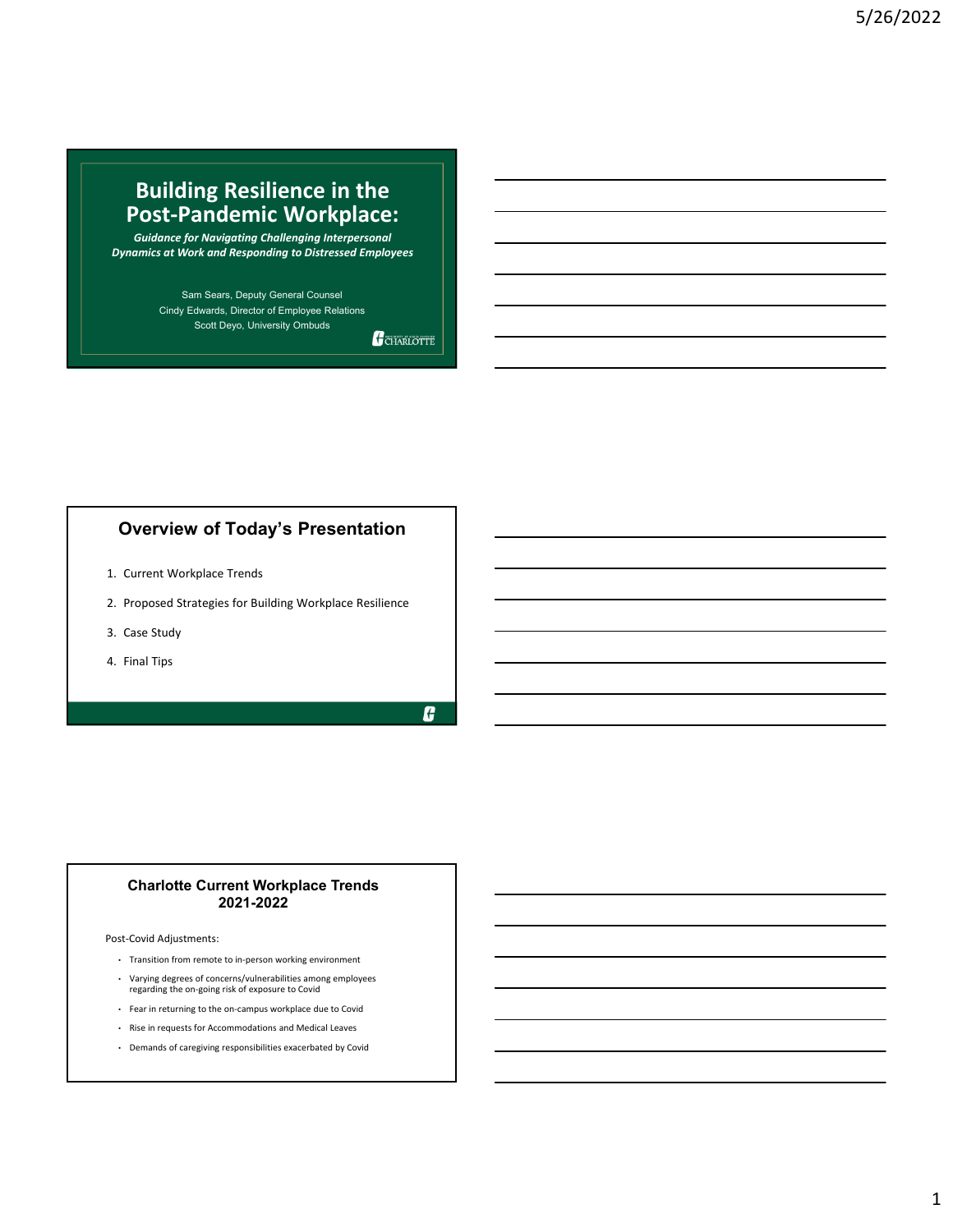#### **Charlotte Current Workplace Trends 2021-2022**

- Telework Angst
	- <sup>o</sup> Some positions allow for more flexibility than others‐generating difficult conversations within units about telework policies
- Great resignation or reshuffling leaving some units short‐staffed, with remaining employees feeling overwhelmed
- Rise in reports of communication mishaps/breakdowns

## **Strategies for Building Workplace Resilience**

- 1. Prioritize active listening;
- 2. Embrace a growth mindset, including learning more about the characteristics of effective leaders and supervisors and how to integrate effective leadership and supervision into your work style; and
- 3. Learn how to identify and focus on shared interests when conflicts emerge.

G

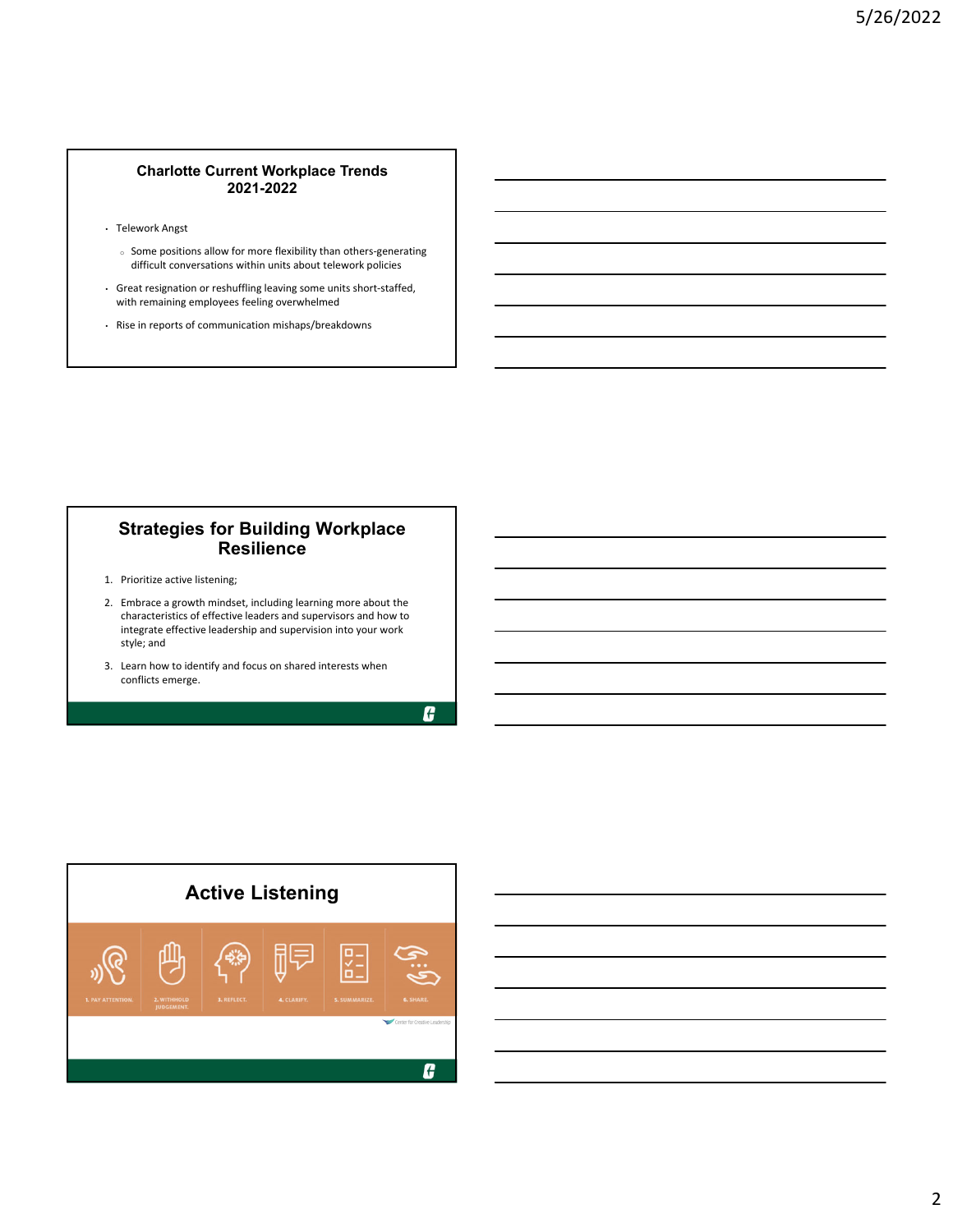



# **Characteristics of Effective Leadership**

Study found that personal and interpersonal skills ranked higher than technical expertise and strategic leadership. Ranked highest were:

- Keeping an open mind
- Patience
- Flexibility
- "Servant Leadership"

Reference: Rosemary O'Leary, Catherine Gerard, Yujin Choi, and Stephanie Sofer. Draft March 2011. Colloborative Governance and Leadership: The Perspectives of Senior Executive *Service (SES) Members*. Paper prepared for presentation at the 15th Annual International Research Society for Public Management Conference, Dublin, Ireland, April 11‐13, 2011.





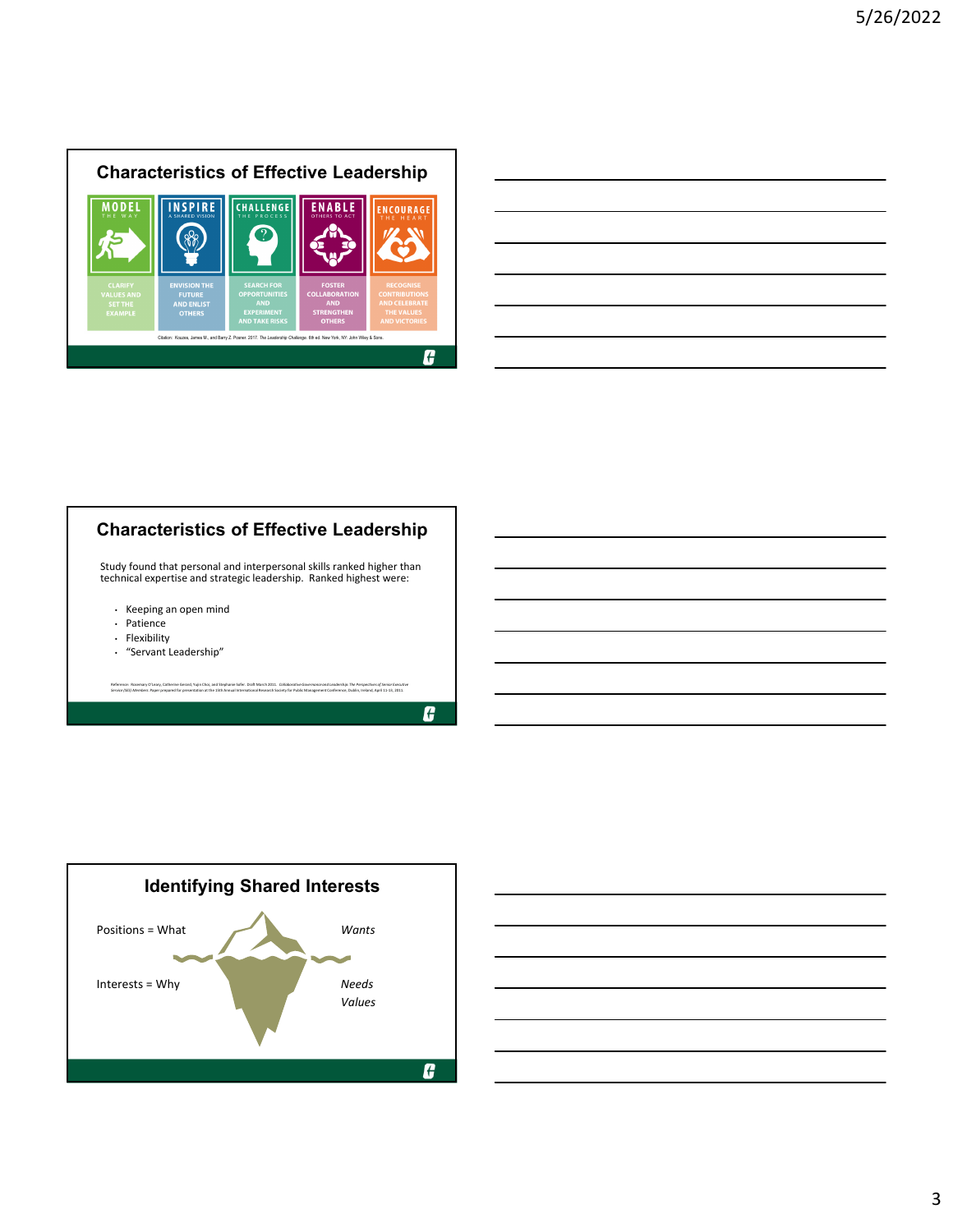

#### **Case Study for Discussion**

- The Department of Institutional Resilience, which has 10 full‐time positions, is entering its busiest season with four positions vacant and a newly‐appointed Interim Director. The Interim Director is a candidate for the permanent Director position and is feeling a tremendous amount of pressure to improve the department's turnaround time, despite staffing shortages and the added administrative burden of facilitating<br>recruitment for open positions. The Interim Director is working long hours, reaching<br>out to staff routinely after hours and over the week departmental projects.
- During a staff meeting to discuss prioritization of pending matters, the Interim<br>Director expresses frustration with the status of one high profile project. The staff<br>member assigned to the project becomes irate, shouts

G

| how best to address the concerns.                          |                                                                                                                                                                                                                                                                                                                                                                                                                                                                                                                                                                                                                                                                                                                                                                                                                                                                                                                                                                                                                                                                                                                        |
|------------------------------------------------------------|------------------------------------------------------------------------------------------------------------------------------------------------------------------------------------------------------------------------------------------------------------------------------------------------------------------------------------------------------------------------------------------------------------------------------------------------------------------------------------------------------------------------------------------------------------------------------------------------------------------------------------------------------------------------------------------------------------------------------------------------------------------------------------------------------------------------------------------------------------------------------------------------------------------------------------------------------------------------------------------------------------------------------------------------------------------------------------------------------------------------|
|                                                            |                                                                                                                                                                                                                                                                                                                                                                                                                                                                                                                                                                                                                                                                                                                                                                                                                                                                                                                                                                                                                                                                                                                        |
| stress of the office's busiest season quickly approaching. |                                                                                                                                                                                                                                                                                                                                                                                                                                                                                                                                                                                                                                                                                                                                                                                                                                                                                                                                                                                                                                                                                                                        |
| alternative employment ambitions.                          |                                                                                                                                                                                                                                                                                                                                                                                                                                                                                                                                                                                                                                                                                                                                                                                                                                                                                                                                                                                                                                                                                                                        |
|                                                            | - Cary, an Assistant Director in the Department of Institutional Resilience, is concerned<br>about the unprofessional interaction at the last staff meeting and the tensions impacting<br>the office environment. Cary reaches out to HR to express concerns, but is unclear about<br>Cary fears retaliation if the Interim Director finds out she shared concerns with HR.<br>٠<br>Cary also expresses concerns about personal mental health issues and the weight of the<br>٠<br>office dynamics on those personal mental health issues. Cary has disclosed concerns<br>about her mental health with the Interim Director and the need to establish some<br>parameters around her working hours, as the added stress is exacerbating her health<br>concerns. The Interim Director has been compassionate but unresponsive to her<br>requests for more limited work hours, in light of the staffing shortages and the added<br>- Cary also discloses exploring alternative positions, given the current job market. Cary is<br>wary of further pursuing some sort of intervention by HR, if it could adversely impact |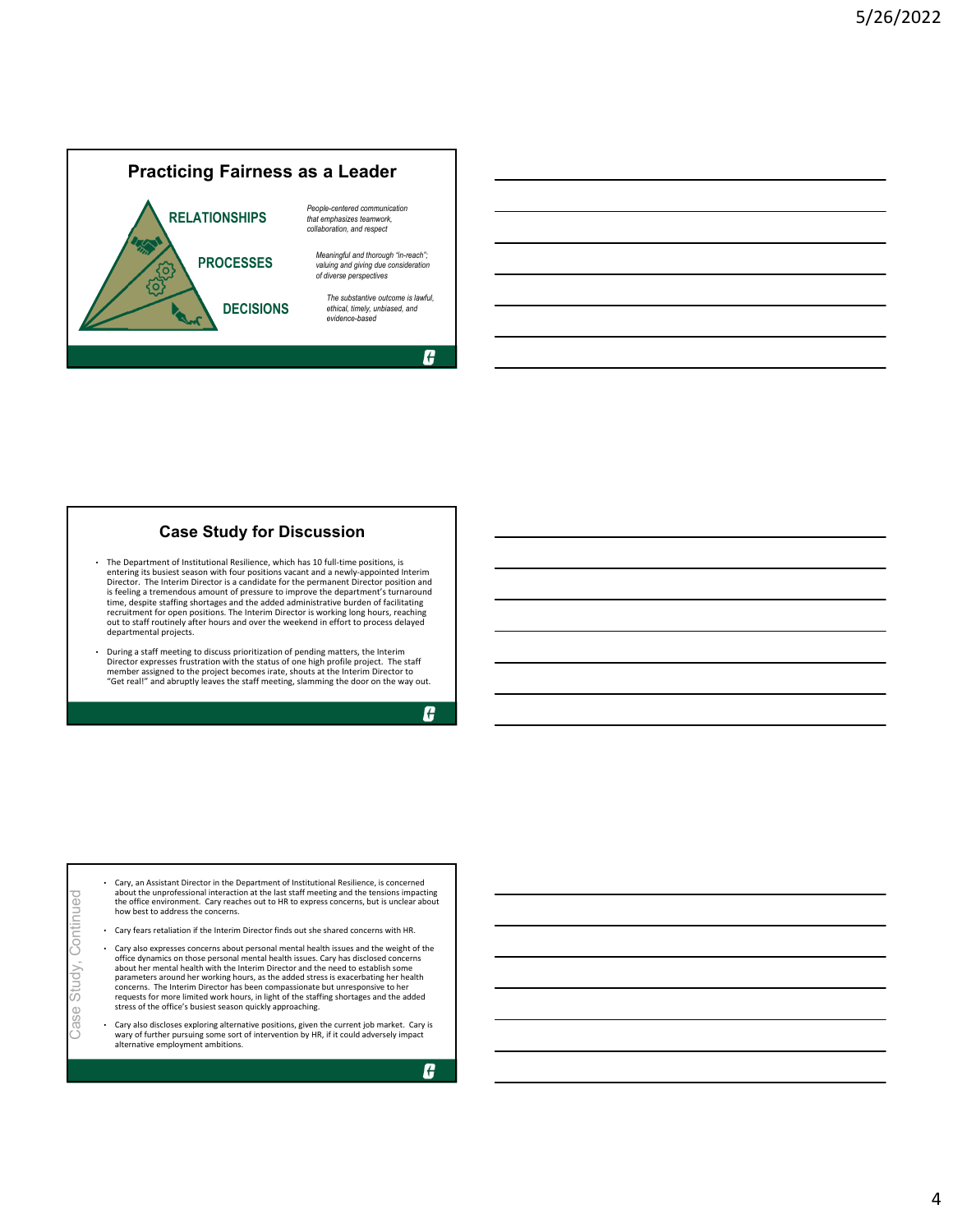### To recap:

- Stretched Interim Director, staffing shortages, and impending busy season;
- Existing staff, either implicitly or explicitly, feeling pressure to work beyond normal work hours and over the weekend;
- Unprofessional conduct at staff meeting in response to Interim Director's management of a project;
- Cary is an Assistant Director who has witnessed these issues and is concerned about retaliation but believes the Department needs some sort of intervention;
- Cary has also disclosed potential disability and/or medical condition exacerbated by the office environment.

**Questions for Discussion**

### **How Might Employee Relations and/or Ombuds Assist?**

H

# **Potential Legal Issues**

- Fair Labor Standards Act
- American with Disabilities Act
- Family Medical Leave Act
- Policies Setting Expectations for Safe and Respectful Working Environment